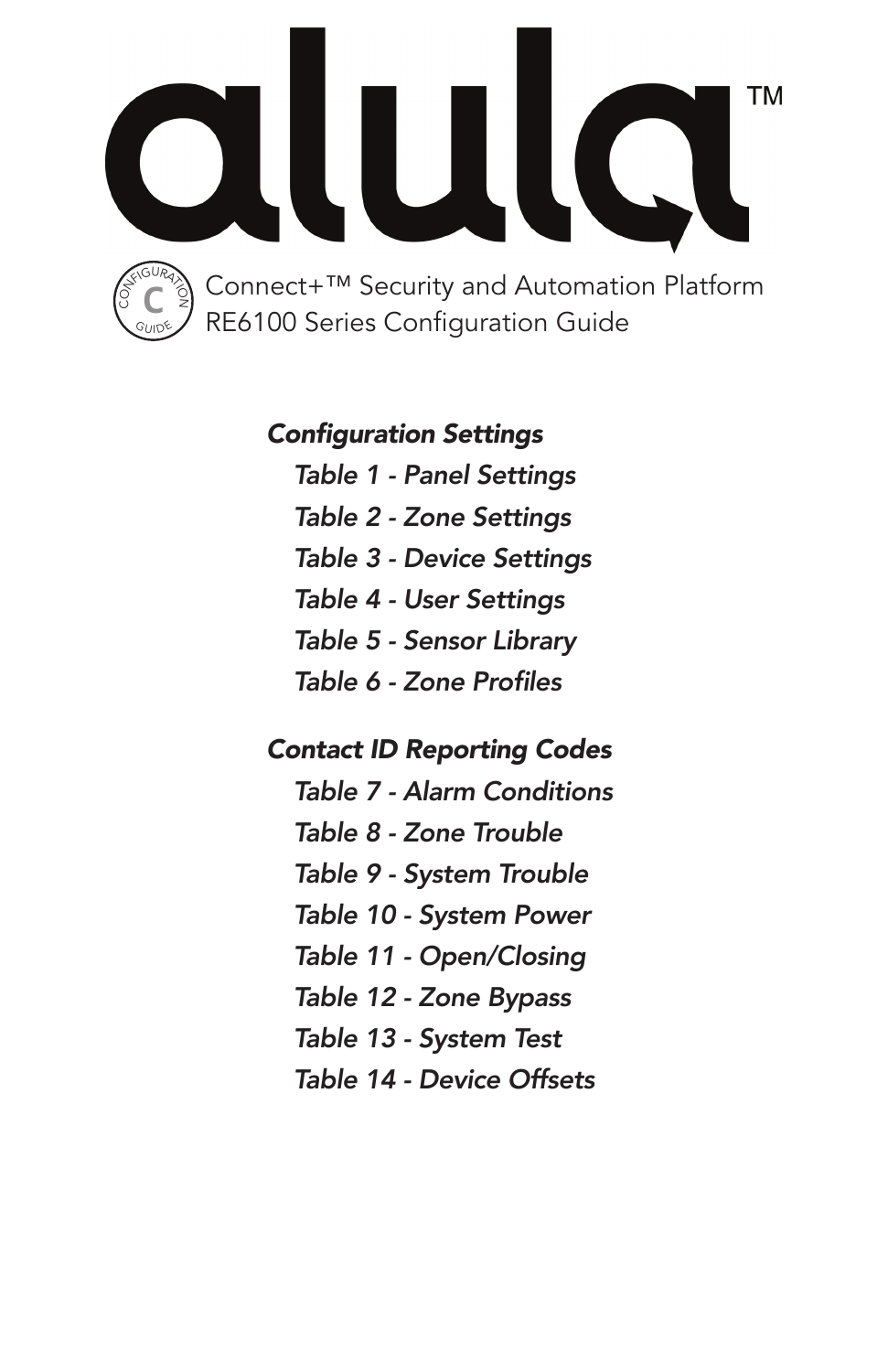## Modifications to configuration settings can be made using the Alula dealer portal (http://alulaconnect.com) or the Connect+ Installer App

#### Table 1 - Panel Settings

| Feature Name                                             | Feature Description                                                                                                                                                     | Range                     | Default                      |
|----------------------------------------------------------|-------------------------------------------------------------------------------------------------------------------------------------------------------------------------|---------------------------|------------------------------|
| Account Number                                           | Account number used to identify the Panel                                                                                                                               | N/A                       | $\Omega$                     |
| Dealer Number                                            | Number used to identify the installing dealer                                                                                                                           | N/A                       | $\Omega$                     |
| Interactive Server Check-in Time<br>Ethernet/Wi-Fi™      | Time in milliseconds between heartbeats to<br>the interactive server for Ethernet and Wi-Fi<br>interfaces                                                               | 0-4294967000 milliseconds | 600000<br>(10 min)           |
| Interactive Server Keepalive<br>Ethernet/Wi-Fi           | Time in milliseconds between keepalives to<br>the interactive server for Ethernet and Wi-Fi<br>interfaces                                                               | 0-4294967000 milliseconds | 90000<br>$(1.5 \text{ min})$ |
| Central Station Receiver Check-in<br>Time Ethernet/Wi-Fi | Time in milliseconds between heartbeats to the<br>central station for Ethernet and Wi-Fi interfaces                                                                     | 0-4294967000 milliseconds | 82799000<br>(23 hours)       |
| Interactive Server Check-in Time<br>Cellular             | Time in milliseconds between heartbeats to the<br>interactive server for cellular interfaces                                                                            | 0-4294967000 milliseconds | 86400000<br>(24 hours)       |
| Interactive Server Keepalive<br>Cellular                 | Time in milliseconds between keepalives to the<br>interactive server for cellular interfaces                                                                            | 0-4294967000 milliseconds | 3600000<br>(1 hour)          |
| Central Station Receiver Check-in<br>Time Cellular       | Time in milliseconds between heartbeats to the<br>central station for cellular interfaces                                                                               | 0-4294967000 milliseconds | 82799000<br>(23 hours)       |
| Receiver Routing, CS Server 1                            | Receiver number and line number for CS<br>server 1                                                                                                                      | N/A                       | 0, 0                         |
| Receiver Routing, CS Server 2                            | Receiver number and line number for CS<br>server 2                                                                                                                      | N/A                       | 0, 0                         |
| Primary Wi-Fi Credentials                                | Primary credentials for Wi-Fi interface                                                                                                                                 | N/A                       | None                         |
| Secondary Wi-Fi Credentials                              | Secondary credentials for Wi-Fi interface                                                                                                                               | N/A                       | None                         |
| Alarm Audio Volume                                       | Alarm siren sounder control in the panel                                                                                                                                | On/Off                    | On                           |
| Status Audio Volume                                      | Status beep sounder volume                                                                                                                                              | $0 - 7$                   | 6                            |
| Wireless Siren Status Audio<br>Volume                    | Wireless siren status beeps sounder volume                                                                                                                              | $0 - 7$                   | 6                            |
| Chime                                                    | Chime on open/close of zones                                                                                                                                            | On/Off                    | On                           |
| Entry Delay                                              | Standard entry delay in seconds                                                                                                                                         | 30-240 seconds            | 30                           |
| Long Entry Delay                                         | Long entry delay time in seconds                                                                                                                                        | 30-240 seconds            | 60                           |
| Exit Delay                                               | Standard exit delay time in seconds                                                                                                                                     | 45-240 seconds            | 60                           |
| Long Exit Delay                                          | Long exit delay time in seconds                                                                                                                                         | 45-240 seconds            | 120                          |
| Siren Timeout                                            | Alarm siren timeout time in minutes                                                                                                                                     | 1-30 minutes              | 4                            |
| AC Fail Detect Delay                                     | Time in seconds AC must be failed before the<br>panel will send a trouble condition                                                                                     | 30-7200<br>seconds        | 60                           |
| Sensor Supervisory Time Short                            | Time in hours before a sensor supervisory condi-                                                                                                                        | 0-255 hours               | 4                            |
| Sensor Supervisory Time Medium                           | tion is reported.                                                                                                                                                       |                           | 12                           |
| Sensor Supervisory Time Long                             |                                                                                                                                                                         |                           | 24                           |
| <b>Event Reporting Delay</b>                             | Time you have to abort the alarm before it is<br>reported. Delay time is in seconds for reporting<br>of alarms to central station. Life safety alarms<br>have no delay. | 1-45 seconds              | 30 seconds                   |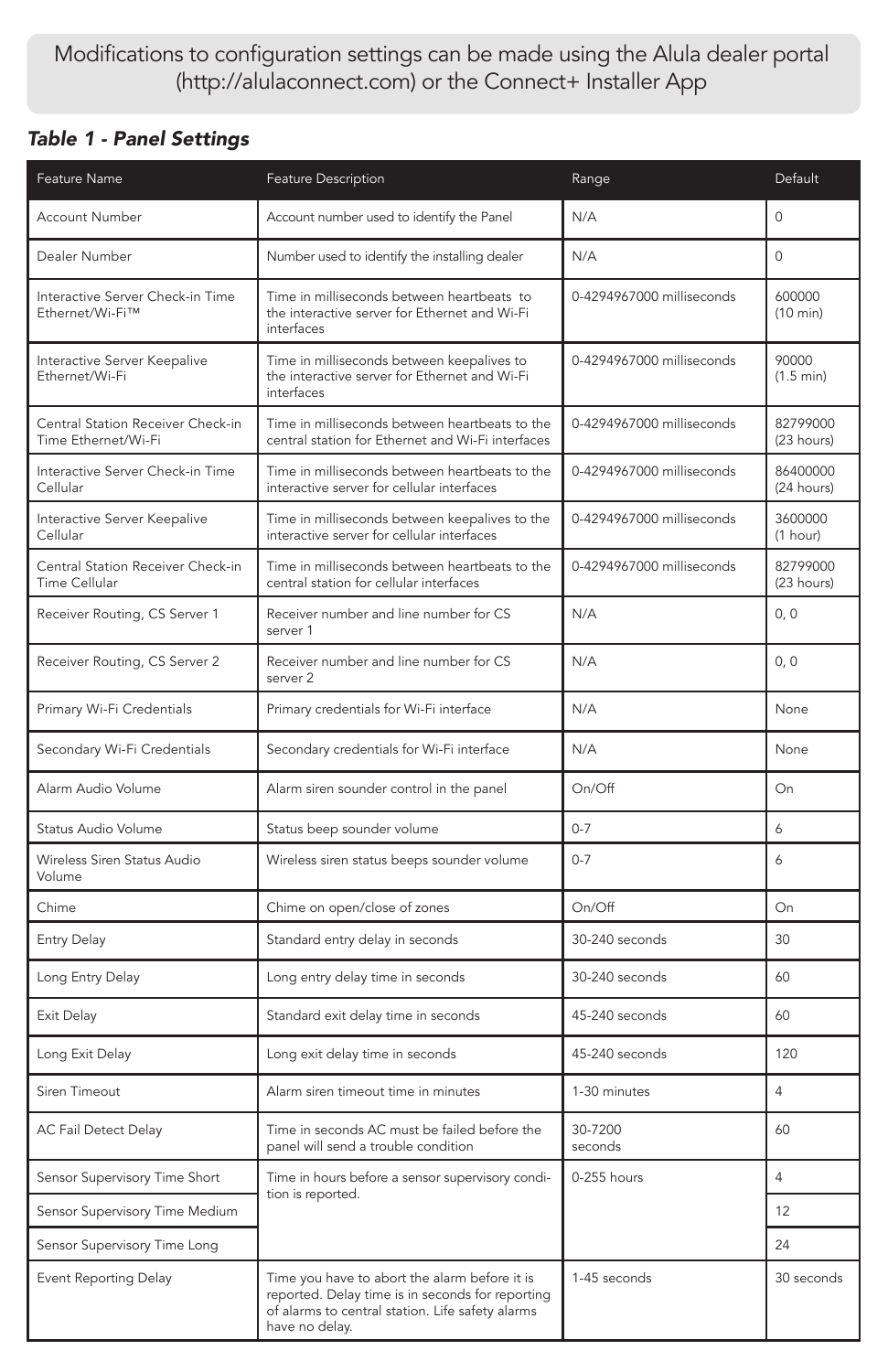## Table 1 - Panel Settings Continued

| Feature Name                                       | Feature Description                                                                                                                                                                                                                                                                        | Range                                       | Default |
|----------------------------------------------------|--------------------------------------------------------------------------------------------------------------------------------------------------------------------------------------------------------------------------------------------------------------------------------------------|---------------------------------------------|---------|
| Trouble Beep Suppression Period<br>Start           | Start time for time of day when audible trouble<br>beeps should not sound                                                                                                                                                                                                                  | 00:00-23:59                                 | 20:00   |
| Trouble Beep Suppression Period<br>End             | End time for time of day when audible trouble<br>beeps should not sound                                                                                                                                                                                                                    | 00:00-23:59                                 | 8:00    |
| Duress PIN                                         | PIN used to generate a duress event                                                                                                                                                                                                                                                        | 4 to 10 digits                              | None    |
| Quick Bypass                                       | If enabled, allows bypass of all open zones<br>during arming protests with a single button<br>press                                                                                                                                                                                        | On/Off                                      | On      |
| Auto Bypass All                                    | If enabled, allows automatic bypass of all open<br>sensors at the end of arming protests (user did<br>not bypass during protest period)                                                                                                                                                    | On/Off                                      | On      |
| Commercial Panel                                   | Turn on for UL 1610. When option is enabled,<br>3 minute polling needs to be setup on system<br>back-end.                                                                                                                                                                                  | On/Off                                      | Off     |
| Auto Stay Arming                                   | If enabled, arming to Away will revert to Stay if<br>no entry/exit zone is opened/closed during exit<br>delay. This is a CP-01 requirement, Default= 1<br>(enabled)                                                                                                                        | On/Off                                      | On      |
| Exit Delay Restart                                 | If enabled, exit delay will be restarted if an<br>entry/exit zone is opened/closed, then opened<br>again during exit delay. This will happen only<br>1 time. This is a CP-01 requirement. Default=<br>1 (enabled)                                                                          | On/Off                                      | On      |
| Alarm Abort Annunciation                           | If enabled, 3 short beeps will be sounded 2<br>seconds after canceling an alarm if that alarm<br>was canceled during the reporting delay (no<br>alarm event sent). This is an indication to a user<br>that no alarm event was sent. This is a CP-01<br>requirements. Default= 1 (enabled). | On/Off                                      | On      |
| Wall Tamper                                        | If enabled, a trouble condition (or tamper<br>alarm) will exist when panel wall tamper is<br>detected                                                                                                                                                                                      | On/Off                                      | On      |
| Cover Tamper                                       | If enabled, a trouble condition (or tamper<br>alarm) will exist when panel cover tamper is<br>detected                                                                                                                                                                                     | On/Off                                      | On      |
| Disable of Automatic Firmware<br>Updates           | When off, panel will receive automatic firmware<br>updates when available                                                                                                                                                                                                                  | On/Off                                      | Off     |
| Disable 602 Auto Test Events to<br>Central Station | When off, panel will send 602 Auto Test Events<br>to Central Station                                                                                                                                                                                                                       | On/Off                                      | On      |
| Stay Arming Always Silent                          | When on, arming to stay mode will always be<br>silent                                                                                                                                                                                                                                      | On/Off                                      | Off     |
| Default Configuration (on) / UL<br>Complaint (off) | If OFF, panel will enable all UL compliant<br>features.                                                                                                                                                                                                                                    | On/Off                                      | On      |
| <b>Ethernet Options</b>                            | Ethernet is supervised                                                                                                                                                                                                                                                                     | On/Off                                      | Off     |
| Allow Two Way Voice Session For<br>Fire Alarms     | When on, fire alarms will start a two way session<br>if panel is setup for two way.                                                                                                                                                                                                        | On/Off                                      | O#      |
| Expansion Slot 1 Options                           | Expansion slot 1 is supervised                                                                                                                                                                                                                                                             | On/Off                                      | Off     |
|                                                    | Wi-Fi mode                                                                                                                                                                                                                                                                                 | Infrastructure, Soft AP,<br>Dynamic, Unused | Unused  |
| Expansion Slot 2 Options                           | Expansion slot 2 is supervised                                                                                                                                                                                                                                                             | On/Off                                      | Off     |
|                                                    | Wi-Fi mode                                                                                                                                                                                                                                                                                 | Infrastructure, Soft AP,<br>Dynamic, Unused | Unused  |
| Quick Arm                                          | If enabled, no pin is required to arm                                                                                                                                                                                                                                                      | On/Off                                      | On      |
| Expansion Slot 3 Options                           | Expansion slot 3 is supervised                                                                                                                                                                                                                                                             | On/Off                                      | Off     |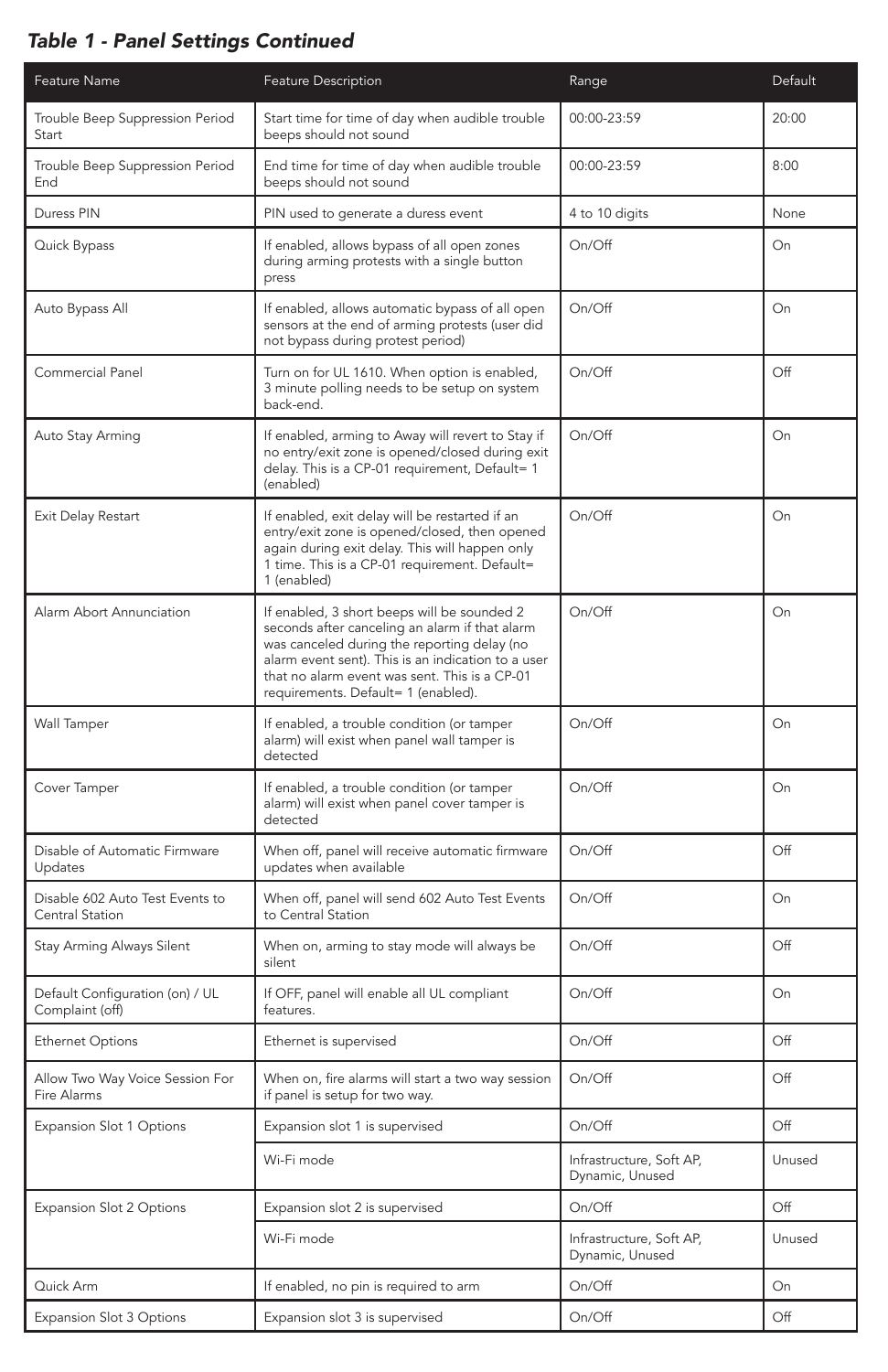## Table 1 - Panel Settings Continued

| Feature Name                                     | Feature Description                                                                                                                                                                                                           | Range                                                                                    | Default        |
|--------------------------------------------------|-------------------------------------------------------------------------------------------------------------------------------------------------------------------------------------------------------------------------------|------------------------------------------------------------------------------------------|----------------|
| RF Translator Protocol                           | Protocol RF translator will listen to if installed                                                                                                                                                                            | None,<br>Honeywell <sup>®</sup> ,<br>2GIG™,GE®/Interlogix™,<br>DSC <sup>®</sup> , Napco™ | None           |
| Reportable Event Types to Central                | Alarms & Cancels                                                                                                                                                                                                              | On/Off                                                                                   | On             |
| Station                                          | Restorals                                                                                                                                                                                                                     |                                                                                          | Off            |
|                                                  | Zone Trouble Conditions & Restorals                                                                                                                                                                                           |                                                                                          | Off            |
|                                                  | System Trouble Conditions & Restorals                                                                                                                                                                                         |                                                                                          | Off            |
|                                                  | Opening & Closings                                                                                                                                                                                                            |                                                                                          | Off            |
|                                                  | Zone Bypass & Unbypass                                                                                                                                                                                                        |                                                                                          | Off            |
|                                                  | System Power Trouble Conditions & Restorals                                                                                                                                                                                   |                                                                                          | On             |
| Reportable Event Types to Interac-               | Alarms & Cancels                                                                                                                                                                                                              | On/Off                                                                                   | On             |
| tive Server                                      | Restorals                                                                                                                                                                                                                     |                                                                                          | On             |
|                                                  | Zone Trouble Conditions & Restorals                                                                                                                                                                                           |                                                                                          | On             |
|                                                  | System Trouble Conditions & Restorals                                                                                                                                                                                         |                                                                                          | On             |
|                                                  | Opening & Closings                                                                                                                                                                                                            |                                                                                          | On             |
|                                                  | Zone Bypass & Unbypass                                                                                                                                                                                                        |                                                                                          | On             |
|                                                  | System Power Trouble Conditions & Restorals                                                                                                                                                                                   |                                                                                          | On             |
| Swinger Threshold                                | Number of alarms from a zone, in any arming<br>period, when the zone is disabled. Reset by<br>disarm (alarm cancel). This does not apply to<br>life safety zones.                                                             | $1 - 6$                                                                                  | $\mathfrak{p}$ |
| Temperature Thresholds                           | High and low temperature alarm points used<br>with sensors that report current temperature<br>(Trident™) in degrees Farenheit.                                                                                                | $0 - 120$<br>0: Disabled                                                                 | $\Omega$       |
| Chime on RE626 Wireless Siren                    | Off= Siren will not play zone chime tones. This<br>is the default setting. On= Siren will play some<br>chime tones.                                                                                                           | On/Off                                                                                   | Off            |
| Keyfob Panic Alarms Silent                       | Off= Police panic alarms from keypads and<br>keyfobs cause an audible panic alarm. This is<br>the default setting. On= Police panic alarms<br>from keypads and keyfobs cause a silent panic<br>alarm.                         | On/Off                                                                                   | Off            |
| Chime Volume                                     | Off= Chime sounds at normal status volume.<br>This is the default setting. On= Chime sounds<br>at high volume, and longer duration.                                                                                           | On/Off                                                                                   | Off            |
| Alarm Cancel Annunciation                        | If on, two short beeps will sound two seconds<br>after canceling an alarm, when alarm was<br>canceled after the reporting delay expired. This<br>is an indication that the alarm was canceled and<br>a cancel event was sent. | On/Off                                                                                   | On             |
| Suppress Momentary Open Zone<br>Status To Server | When on, momentary open from motions are<br>not sent to server                                                                                                                                                                | On/Off                                                                                   | Off            |
| Suppress Open Zone Status To<br>Server           | When on, sensor open signals are not sent to<br>server                                                                                                                                                                        | On/Off                                                                                   | Off            |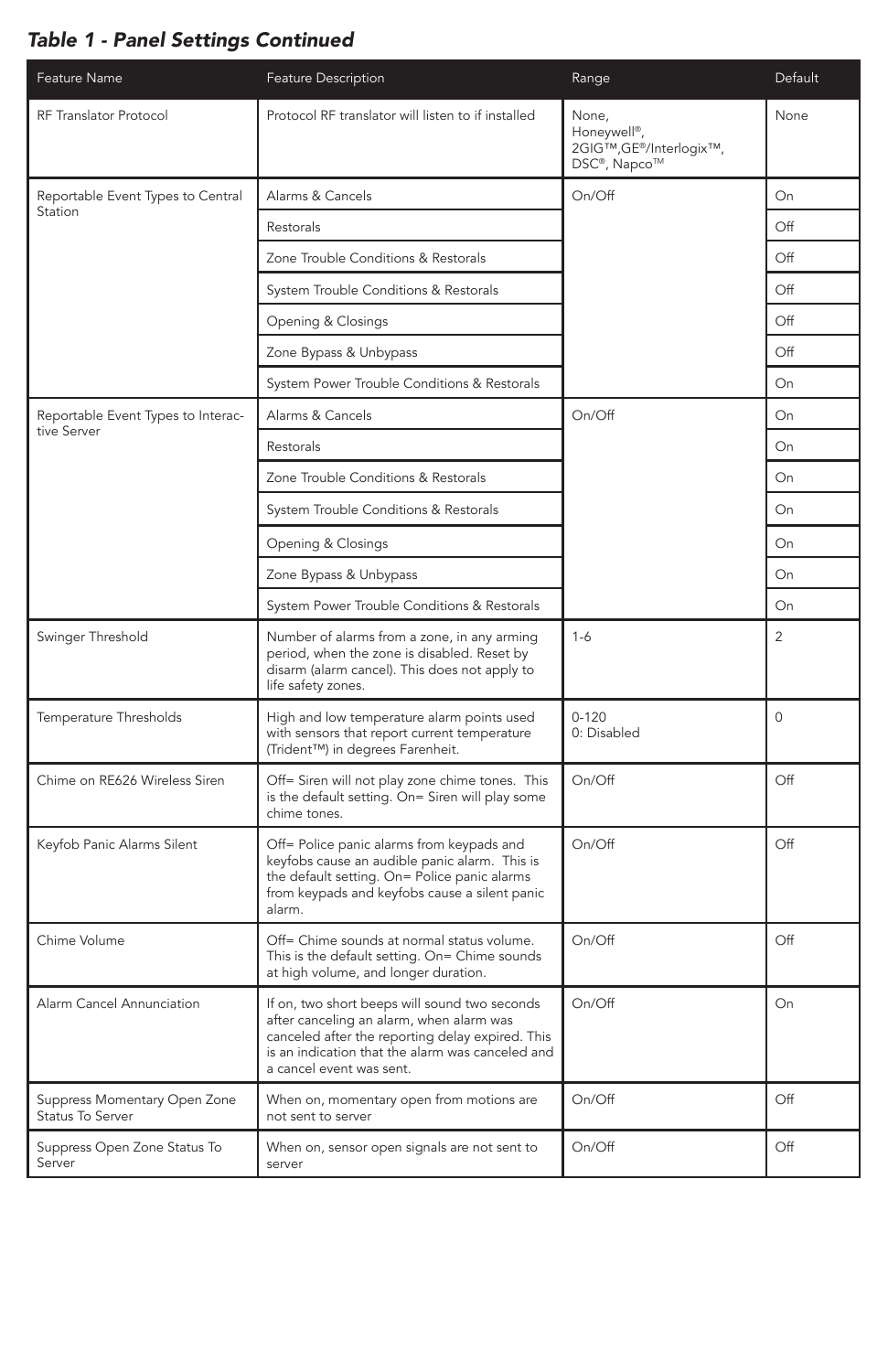#### Table 2 - Zone Settings

| Feature Name               | Feature Description                                                                    | Range                                                                                                                                | Default                    |
|----------------------------|----------------------------------------------------------------------------------------|--------------------------------------------------------------------------------------------------------------------------------------|----------------------------|
| Zone Name                  | Name used to identify specific zone                                                    | N/A                                                                                                                                  | "Zone N"                   |
| Zone Reporting Code        | Contact ID Reporting Code for alarms and restorals of zone                             | N/A                                                                                                                                  | See Zone Profiles, Table 6 |
| Zone Active Arming Levels  | Arming levels the zone is active in and will report an<br>alarm when tripped           | Disarmed,<br>Stay,<br>Night,<br>Away,<br>All Off,<br>Level 6,<br>Level 7,<br>Level 8                                                 | See Table 6                |
| Zone Siren Type            | Audible siren type for zone when in alarm                                              | No Siren,<br>Temporal 3,<br>Intrusion,<br>Low Level,<br>Temporal 4                                                                   | See Table 6                |
| Zone Alarm Type            | Alarm type displayed on user interfaces for zone when<br>in alarm                      | No Alarm,<br>Fire,<br>CO,<br>Panic,<br>Intrusion,<br>Tamper,<br>Auxiliary,<br>Low Temp,<br>High Temp,<br>Water Level<br>Silent Panic | See Table 6                |
| Zone Entry/Exit Delay Type | Entry/Exit delay type for zone                                                         | No Delay,<br>Standard,<br>Long                                                                                                       | See Table 6                |
| Zone Supervision           | Supervision period for zone                                                            | Not Super-<br>vised, Short,<br>Medium,<br>Long                                                                                       | See Table 6                |
| Restoral Report Needed     | Restoral report sent for zone                                                          | Yes/No                                                                                                                               | See Table 6                |
| Alarm Report Delay         | Alarm report delay enabled for zone                                                    | Yes/No                                                                                                                               | See Table 6                |
| <b>Bypass Allowed</b>      | Bypass is allowed for zone                                                             | Yes/No                                                                                                                               | See Table 6                |
| Chime on Open              | Audible door chime on open for zone                                                    | Yes/No                                                                                                                               | See Table 6                |
| Chime on Close             | Audible door chime on close for zone                                                   | Yes/No                                                                                                                               | See Table 6                |
| Low Battery Detection      | Low battery detection enabled for zone                                                 | Yes/No                                                                                                                               | See Table 6                |
| <b>Tamper Detection</b>    | Tamper detection enabled for zone                                                      | Yes/No                                                                                                                               | See Table 6                |
| Follower Zone              | Delay enabled for zone if Exit/Entry zone violated first                               | Yes/No                                                                                                                               | See Table 6                |
| Auto Bypass Enabled        | Zone can be auto-bypassed if open at the end of arming<br>protest                      | Yes/No                                                                                                                               | See Table 6                |
| Cross Zoning               | Cross Zoning enabled for zone                                                          | Yes/No                                                                                                                               | No                         |
| Normally Open Zone Input   | When option is on, the zone will change to normally open<br>instead of normally closed | On/Off                                                                                                                               | Off                        |
| Fire Alarm Verify          | Fire Alarm Verify enabled for zone                                                     | Yes/No                                                                                                                               | No                         |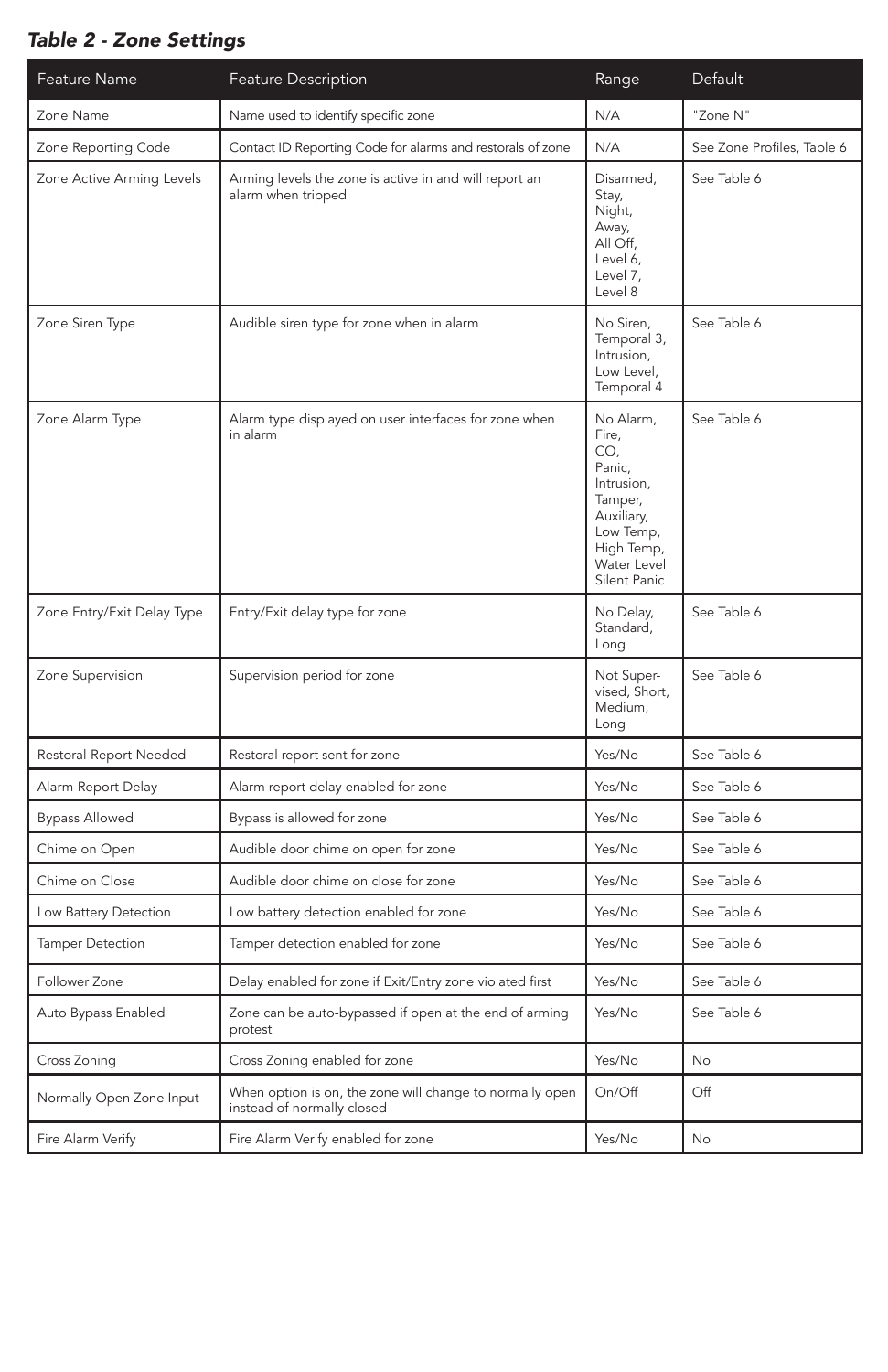#### Table 3 - Device Settings

| Feature Name                       | Feature Description                                                                           | Range                                                                                                                                                                                                                                                | Default                  |
|------------------------------------|-----------------------------------------------------------------------------------------------|------------------------------------------------------------------------------------------------------------------------------------------------------------------------------------------------------------------------------------------------------|--------------------------|
| Keyfob Unlock Button               | Action assigned to the keyfob unlock button                                                   | None.<br>Disarm.<br>Arm to Stay, Arm<br>to Night, Arm to<br>Away,<br>Arm to All Off,<br>Arm to Level 6,<br>Arm to Level 7,<br>Arm to Level 8,<br>Incremental<br>Arming,<br>Fire Panic, Police<br>Panic, Auxiliary<br>Panic, Silence<br>Trouble Beeps | Disarm                   |
| Keyfob Lock Button                 | Action assigned to the keyfob lock button                                                     | See Above                                                                                                                                                                                                                                            | Arm to Away              |
| Keyfob Lights Button               | Action assigned to the keyfob lights button                                                   | See Above                                                                                                                                                                                                                                            | Arm to Stay              |
| Keyfob Star Button                 | Action assigned to the keyfob star button                                                     | See Above                                                                                                                                                                                                                                            | Silence Trouble<br>Beeps |
| Keyfob Lock and Unlock Button Held | Action assigned to the keyfob lock and unlock<br>buttons when pressed and held together       | See Above                                                                                                                                                                                                                                            | Police Panic             |
| Keyfob Stay Button                 | Action assigned to the keyfob stay button (this<br>button only exists on the 5 button keyfob) | See Above                                                                                                                                                                                                                                            | Arm to stay              |
| Mobile Device Name                 | Name used to identify specific mobile device                                                  | N/A                                                                                                                                                                                                                                                  | None                     |

## Table 4 - User Settings

| Feature Name               | Feature Description                                                                 | Range                                                                                            | Default |
|----------------------------|-------------------------------------------------------------------------------------|--------------------------------------------------------------------------------------------------|---------|
| User Name                  | User name credential to log into system via user<br>interfaces                      | N/A                                                                                              | None    |
| User Password              | Password for user to log into system via user<br>interfaces                         | N/A                                                                                              | None    |
| User Display Name          | Name for user that will be displayed in user<br>interfaces                          | N/A                                                                                              | None    |
| User PIN                   | PIN assigned for user to arm/disarm system,<br>perform various other user functions | 4 to 10 digits                                                                                   | None    |
| User Authority Level       | Authority levels assigned for user                                                  | Master, Installer,<br>Dealer, System<br>Test, Edit User Cre-<br>dentials, Bypass<br><b>Zones</b> | None    |
| User Keyfob Number         | Keyfob number assigned for user                                                     | $1 - 50$                                                                                         | None    |
| User Allowed Arming Levels | Allowed arming levels for user                                                      | Disarm, Stay,<br>Night, Away, All<br>Off, Level 6, Level<br>7, Level 8                           | None    |

#### Table 5 - Sensor Library

| Name                | Inputs      | Default Zone Profile |
|---------------------|-------------|----------------------|
| Outdoor Door/Window | Reed Switch | Perimeter            |
|                     | External 1  |                      |
|                     | External 2  |                      |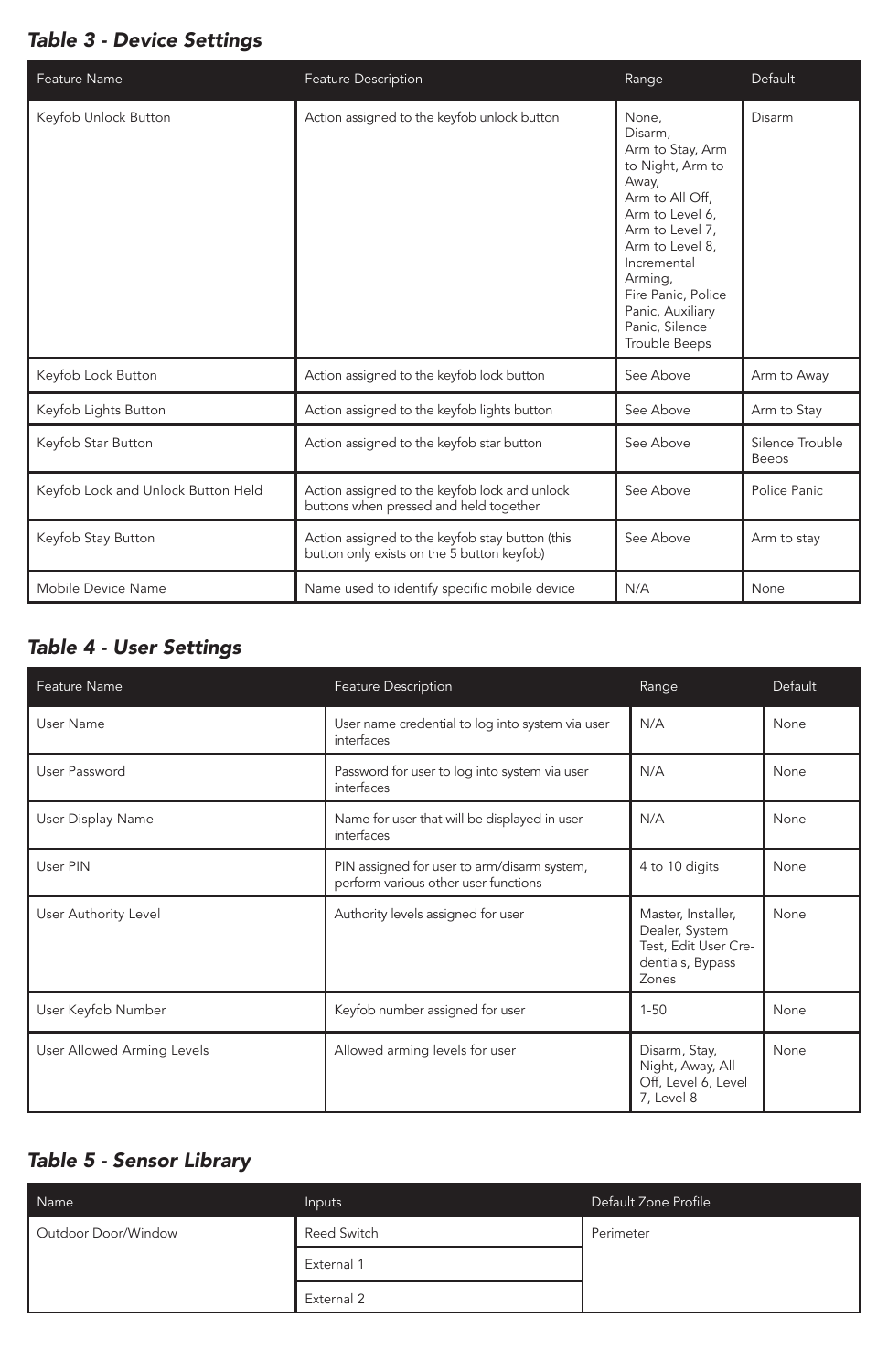## Table 5 - Sensor Library Continued

| Name                         | Inputs               | Default Zone Profile |  |  |
|------------------------------|----------------------|----------------------|--|--|
| Door/Window                  | <b>Reed Switch</b>   | Entry/Exit Standard  |  |  |
|                              | External Input 1     | Perimeter            |  |  |
|                              | External Input 2     | Perimeter            |  |  |
| NanoMax™ Door/Window Sensor  | Reed/External        | Entry/Exit Standard  |  |  |
| <b>PIR Motion Sensor</b>     | Motion Detected      | Motion Follower      |  |  |
|                              | External Input       | Perimeter            |  |  |
| Panic Pendant                | Panic                | Panic                |  |  |
| <b>Tilt Sensor</b>           | <b>Tilt Detected</b> | Entry/Exit Long      |  |  |
| Smoke Alarm                  | Smoke Detected       | Fire                 |  |  |
| CO Alarm                     | CO Detected          | CO                   |  |  |
| Generic                      | Primary Alarm        | Perimeter            |  |  |
|                              | Momentary Alarm      | Interior             |  |  |
|                              | Secondary Input 1    | Interior             |  |  |
|                              | Secondary Input 2    | Interior             |  |  |
| Wireless Siren               | None                 | Supervised Only      |  |  |
| Glass Break                  | Glass Break Detected | Glass Break          |  |  |
|                              | Reed Switch          | Perimeter            |  |  |
|                              | External Input 1     | Perimeter            |  |  |
| Home Disaster™               | Flood                | Flood                |  |  |
|                              | Low Temperature      | Low Temperature      |  |  |
|                              | High Temperature     | High Temperature     |  |  |
| Temperature                  | Low Temperature      | Low Temperature      |  |  |
|                              | High Temperature     | High Temperature     |  |  |
| Flood                        | Flood                | Flood                |  |  |
|                              | Low Temperature      | Low Temperature      |  |  |
|                              | High Temperature     | High Temperature     |  |  |
| Outdoor PIR                  | Motion Detected      | Outdoor Motion       |  |  |
| 360 PIR                      | Motion Detected      | Motion Follower      |  |  |
| Commercial Indoor PIR        | Motion Detected      | Motion Follower      |  |  |
| Outdoor Siren                | None                 | Supervised Only      |  |  |
| Heat Alarm                   | Heat Detected        | Heat                 |  |  |
| Glass Break LP               | Glass Break Detected | Glass Break          |  |  |
| Long Life Door/Window Sensor | Reed                 | Entry/Exit Standard  |  |  |
| Keyfob                       | None                 | N/A                  |  |  |
| Keyfob, 5 button             | None                 | N/A                  |  |  |
| PINpad™                      | None                 | Supervised Only      |  |  |
| Repeater                     | None                 | Supervised Only      |  |  |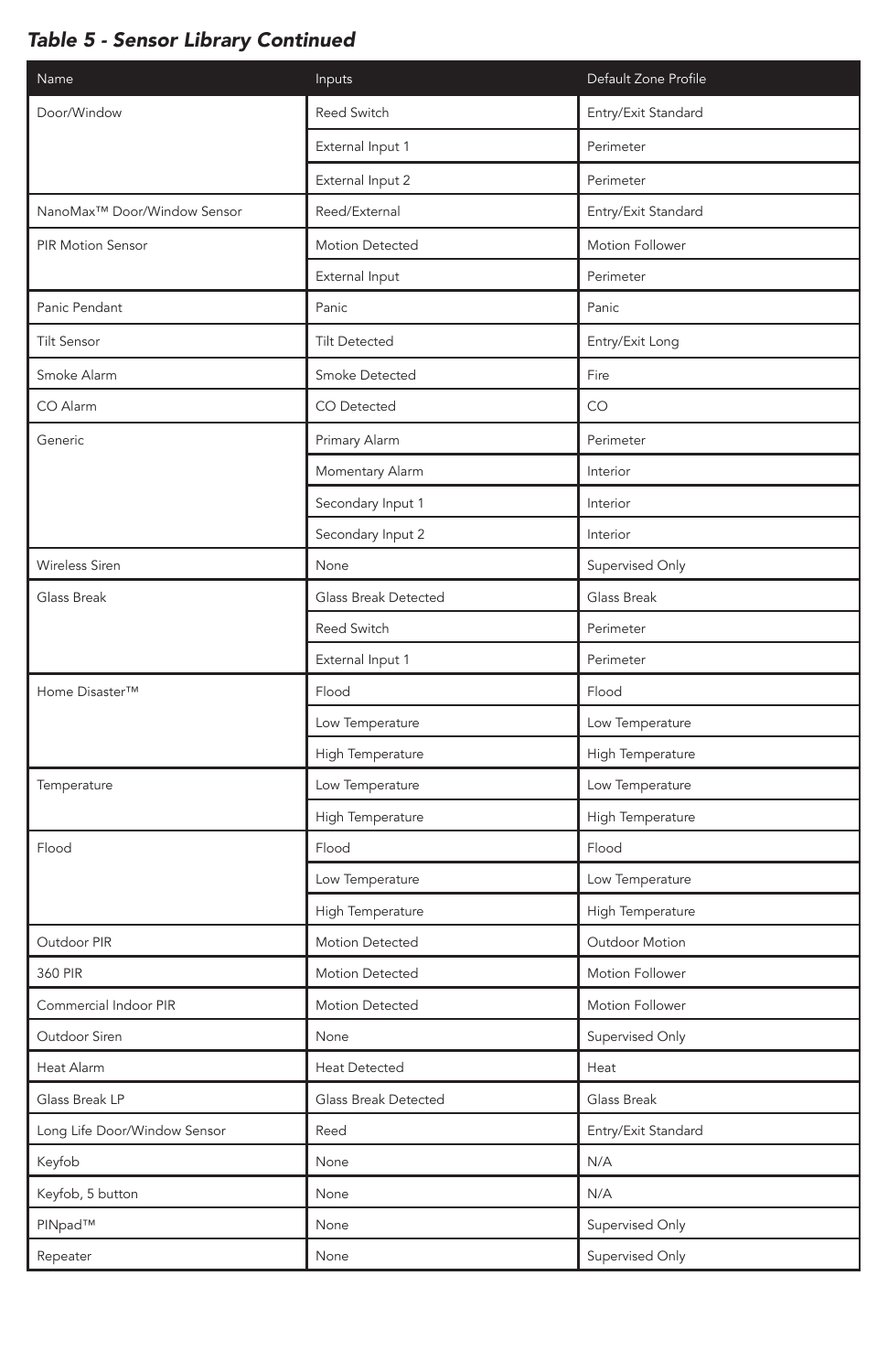## Table 5 - Sensor Library Continued

| Name   | Inputs           | Default Zone Profile |
|--------|------------------|----------------------|
| 8 Zone | External Input 1 | Perimeter            |
|        | External Input 2 | Perimeter            |
|        | External Input 3 | Perimeter            |
|        | External Input 4 | Perimeter            |
|        | External Input 5 | Perimeter            |
|        | External Input 6 | Perimeter            |
|        | External Input 7 | Perimeter            |
|        | External Input 8 | Perimeter            |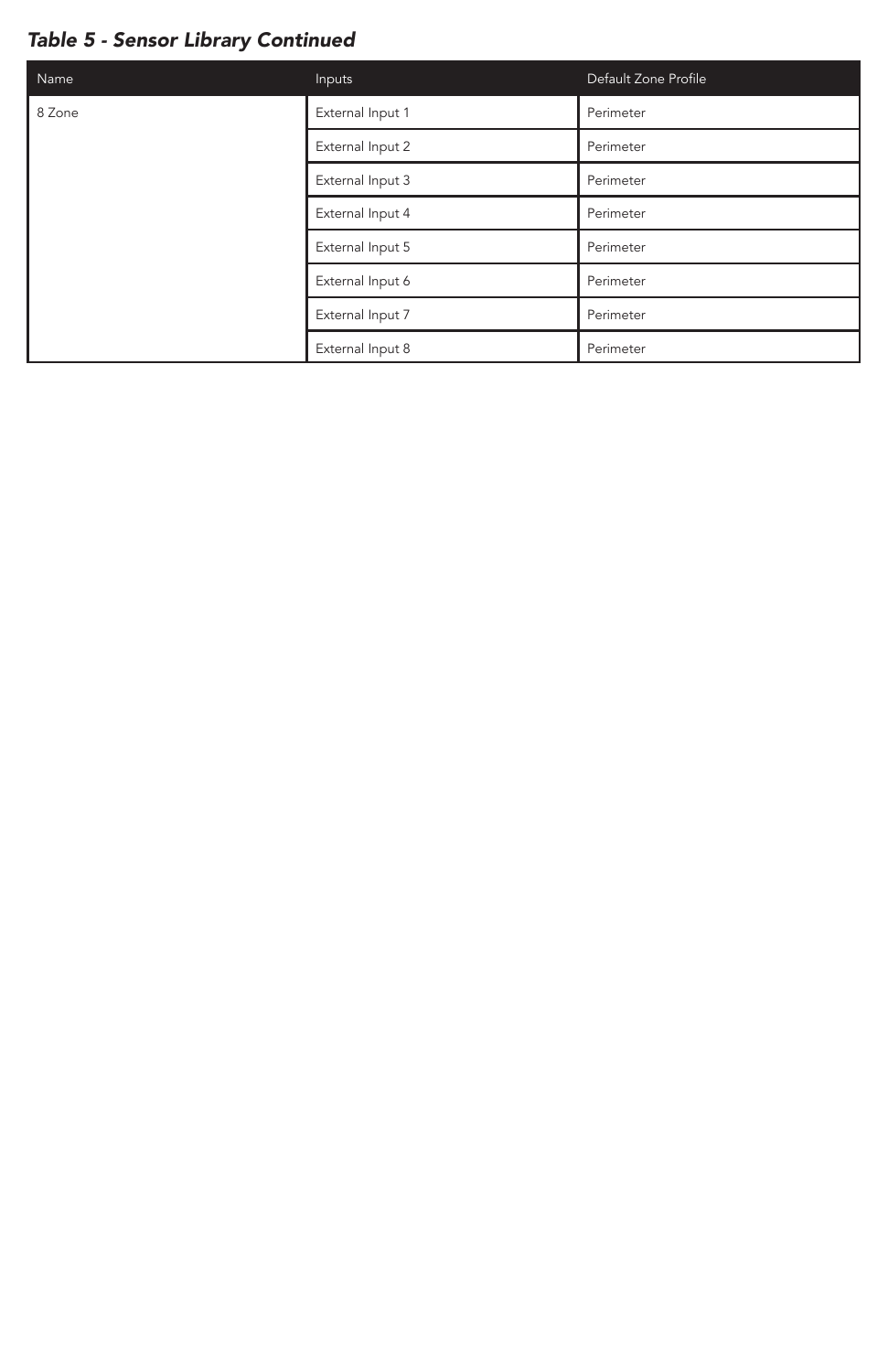| г |
|---|
|   |
|   |
|   |
| ٠ |
| I |
| ١ |
|   |
|   |
|   |
|   |
|   |
|   |

| Fire Alarm<br>Verify | ž                 | ş                           | $\frac{1}{2}$     | ş                           | $\frac{1}{2}$                             | $\frac{1}{2}$                      | $\frac{1}{2}$                   | ş                             | å                                      | $\frac{1}{2}$                          | $\frac{9}{2}$                                         | ş                                                       | $\stackrel{\circ}{\geq}$    | $\stackrel{\circ}{\geq}$    | $\frac{1}{2}$               | $\frac{1}{2}$              | $\frac{1}{2}$               | ş                        | $\frac{9}{2}$              | $\frac{1}{2}$                                         | $\frac{1}{2}$                            |
|----------------------|-------------------|-----------------------------|-------------------|-----------------------------|-------------------------------------------|------------------------------------|---------------------------------|-------------------------------|----------------------------------------|----------------------------------------|-------------------------------------------------------|---------------------------------------------------------|-----------------------------|-----------------------------|-----------------------------|----------------------------|-----------------------------|--------------------------|----------------------------|-------------------------------------------------------|------------------------------------------|
| Cross<br>Zoning      | ž                 | $\stackrel{\circ}{\geq}$    | $\frac{\circ}{2}$ | $\frac{\circ}{2}$           | $\frac{1}{2}$                             | $\frac{9}{2}$                      | $\frac{\circ}{2}$               | $\stackrel{\circ}{\geq}$      | $\frac{\circ}{2}$                      | $\frac{\circ}{2}$                      | $\frac{9}{2}$                                         | ž                                                       | $\frac{9}{2}$               | $\frac{\circ}{2}$           | $\frac{1}{2}$               | $\frac{1}{2}$              | $\stackrel{\circ}{\succeq}$ | $\stackrel{\circ}{\geq}$ | $\frac{9}{2}$              | $\stackrel{\circ}{\geq}$                              | $\frac{0}{2}$                            |
| Tamper<br>Alam       | ş                 | $\frac{9}{2}$               | $\frac{1}{2}$     | Yes                         | Yes                                       | Yes                                | Yes                             | Yes                           | Yes                                    | Yes                                    | Yes                                                   | Yes                                                     | $\frac{9}{2}$               | $\stackrel{\circ}{\simeq}$  | $\frac{9}{2}$               | $\stackrel{\circ}{\simeq}$ | $\stackrel{\circ}{\succeq}$ | $\frac{9}{2}$            | $\frac{9}{2}$              | $\frac{9}{2}$                                         | $\stackrel{\circ}{\simeq}$               |
| Auto<br>Bypass       | ž                 | $\stackrel{\circ}{\geq}$    | $\frac{\circ}{2}$ | Yes                         | Yes                                       | Yes                                | Yes                             | Yes                           | $\frac{\circ}{\sim}$                   | $\frac{\circ}{2}$                      | $\frac{9}{2}$                                         | o u                                                     | $\frac{9}{2}$               | Yes                         | Yes                         | Yes                        | Yes                         | Yes                      | Yes                        | Yes                                                   | Yes                                      |
| Fol<br>lower         | ş                 | $\stackrel{\circ}{\simeq}$  | $\frac{9}{2}$     | $\stackrel{\circ}{\simeq}$  | $\stackrel{\circ}{\succeq}$               | $\stackrel{\circ}{\succeq}$        | ş                               | Yes                           | $\stackrel{\circ}{\simeq}$             | Yes                                    | $\frac{1}{2}$                                         | ş                                                       | ş                           | $\stackrel{\circ}{\simeq}$  | $\stackrel{\circ}{\simeq}$  | $\stackrel{\circ}{\simeq}$ | $\stackrel{\circ}{\succeq}$ | ş                        | $\stackrel{\circ}{\simeq}$ | ş                                                     | ş                                        |
| low<br>Bat-<br>tery  | Yes               | yes                         | Yes               | Yes                         | Yes                                       | Yes                                | Yes                             | Yes                           | Yes                                    | Yes                                    | Yes                                                   | Yes                                                     | Yes                         | Yes                         | Yes                         | Yes                        | Yes                         | Yes                      | Yes                        | yes                                                   | Yes                                      |
| Tan<br>per           | Yes               | Yes                         | Yes               | Yes                         | Yes                                       | Yes                                | Yes                             | Yes                           | Yes                                    | Yes                                    | Yes                                                   | Yes                                                     | Yes                         | Yes                         | Yes                         | Yes                        | Yes                         | Yes                      | Yes                        | Yes                                                   | Yes                                      |
| Chime<br>Close       | ž                 | $\stackrel{\circ}{\geq}$    | $\frac{\circ}{2}$ | $\stackrel{\circ}{\succeq}$ | Yes                                       | Yes                                | $\frac{\circ}{2}$               | $\stackrel{\circ}{\geq}$      | å                                      | $\frac{1}{2}$                          | $\frac{1}{2}$                                         | ž                                                       | $\stackrel{\circ}{\succeq}$ | $\stackrel{\circ}{\succeq}$ | $\stackrel{\circ}{\simeq}$  | $\stackrel{\circ}{\simeq}$ | $\frac{1}{2}$               | $\frac{1}{2}$            | $\frac{\circ}{2}$          | Yes                                                   | $\stackrel{\circ}{\succeq}$              |
| Chime<br>Open        | ž                 | $\stackrel{\circ}{\succeq}$ | $\frac{\circ}{2}$ | $\frac{\circ}{2}$           | Yes                                       | Yes                                | $\frac{\circ}{2}$               | $\stackrel{\circ}{\succeq}$   | ş                                      | $\frac{1}{2}$                          | $\frac{1}{2}$                                         | ş                                                       | $\frac{\circ}{\sim}$        | $\frac{\circ}{2}$           | $\frac{0}{2}$               | $\frac{0}{2}$              | $\stackrel{\circ}{\succeq}$ | ş                        | $\frac{1}{2}$              | Yes                                                   | $\frac{0}{2}$                            |
| Bypass-<br>able      | å                 | $\frac{\circ}{Z}$           | $\frac{0}{2}$     | Yes                         | Yes                                       | Yes                                | Yes                             | Yes                           | Yes                                    | Yes                                    | Yes                                                   | Yes                                                     | Yes                         | Yes                         | Yes                         | Yes                        | Yes                         | Yes                      | Yes                        | Yes                                                   | Yes                                      |
| Report<br>Delay      | ż                 | $\stackrel{\circ}{\succeq}$ | $\frac{\circ}{2}$ | Yes                         | Yes                                       | Yes                                | Yes                             | Yes                           | Yes                                    | Yes                                    | Yes                                                   | Yes                                                     | Yes                         | Yes                         | $\stackrel{\circ}{\succeq}$ | Yes                        | Yes                         | Yes                      | Yes                        | Yes                                                   | $\stackrel{\circ}{\succeq}$              |
| CS<br>Report         | 1110              | 1114                        | 1162              | 1131                        | 1134                                      | 1134                               | 1132                            | 1132                          | 1132                                   | 1132                                   | 1132                                                  | 1136                                                    | 1120                        | 1150                        | None                        | 1158                       | 1154                        | 1159                     | 1131                       | 1133                                                  | None                                     |
| Restoral             | Yes               | Yes                         | Yes               | Yes                         | Yes                                       | Yes                                | $\frac{1}{2}$                   | $\stackrel{\circ}{\geq}$      | $\stackrel{\circ}{\geq}$               | $\frac{9}{2}$                          | $\frac{1}{2}$                                         | å                                                       | $\stackrel{\circ}{\succeq}$ | Yes                         | Yes                         | Yes                        | Yes                         | Yes                      | $\frac{\circ}{2}$          | Yes                                                   | $\frac{1}{2}$                            |
| Supervi-<br>sion     | Medium            | Medium                      | Medium            | Medium                      | Medium                                    | Medium                             | Medium                          | Medium                        | Medium                                 | Medium                                 | Medium                                                | Medium                                                  | Medium                      | Medium                      | Medium                      | Medium                     | Medium                      | Medium                   | Medium                     | Medium                                                | Medium                                   |
| Delay                | None              | None                        | None              | None                        | Standard                                  | Long                               | None                            | Standard                      | None                                   | None                                   | None                                                  | Long                                                    | None                        | None                        | None                        | None                       | None                        | None                     | None                       | None                                                  | None                                     |
| Active Levels        | ₹                 | ₹                           | $\equiv$          | Stay, Night, Away           | Stay, Night, Away                         | Stay, Night, Away                  | Away                            | Away                          | Away                                   | Away                                   | Night, Away                                           | Away                                                    | ₹                           | Stay, Night, Away           | ₹                           | ₹                          | ₹                           | ₹                        | Stay, Night, Away          | Disarmed, Stay,<br>Night, Away                        | $\overline{\overline{z}}$                |
| Siren Type           | Temporal 3        | Temporal                    | Temporal 4        | Intrusion                   | Intrusion                                 | Intrusion                          | ntrusion                        | Intrusion                     | Intrusion                              | Intrusion                              | Intrusion                                             | Intrusion                                               | Intrusion                   | ow Level                    | None                        | Low Leve                   | Low Leve                    | Low Level                | Intrusion                  | Low Level                                             | None                                     |
| Alarm<br>Type        | Eire              | Fire                        | S                 | Intrusion                   | Intrusion                                 | Intrusion                          | Intrusion                       | Intrusion                     | Intrusion                              | Intrusion                              | Intrusion                                             | Intrusion                                               | Panic                       | Aux                         | None                        | 두 ei<br>Temp               | Water<br>Level              | $\frac{Low}{Temp}$       | Intrusion                  | Aux                                                   | None                                     |
| Description          | Fire, Heat, Smoke | Fire, Heat                  | Carbon Monoxide   | Intrusion, Perimeter        | Intrusion, Perimeter,<br>w/Standard Delay | Intrusion, Perimeter, w/Long Delay | Intrusion, Interior, w/No Delay | Intrusion, Interior, Follower | Intrusion, Interior, Motion, No Delay, | Intrusion, Interior, Motion, Follower, | Intrusion, Interior, Motion, No Delay,<br>No Restoral | Intrusion, Perimeter, Motion Long<br>Delay, No restoral | Panic, Police               | Auxiliary, No Delay         | Trigger zone for scenes     | High Temperature           | High Water Level            | Low Temperature          | Intrusion, Glassbreak      | Special Intrusion, Disarmed only in<br>"All Off" mode | Monitored for trouble conditions<br>only |
| Name                 | Fire              | Heat                        | <sup>o</sup>      | Perimeter                   | Entry/Exit<br>Standard                    | Entry/Exit<br>Long                 | Interior                        | Interior<br>Follower          | Motion                                 | Motion<br>Follower                     | Motion Night                                          | Motion<br>Outdoor                                       | Panic                       | Auxiliary                   | Trigger                     | High<br>Temperature        | Flood                       | Temperature<br>Low       | Glassbreak                 | Special                                               | Supervised<br>Only                       |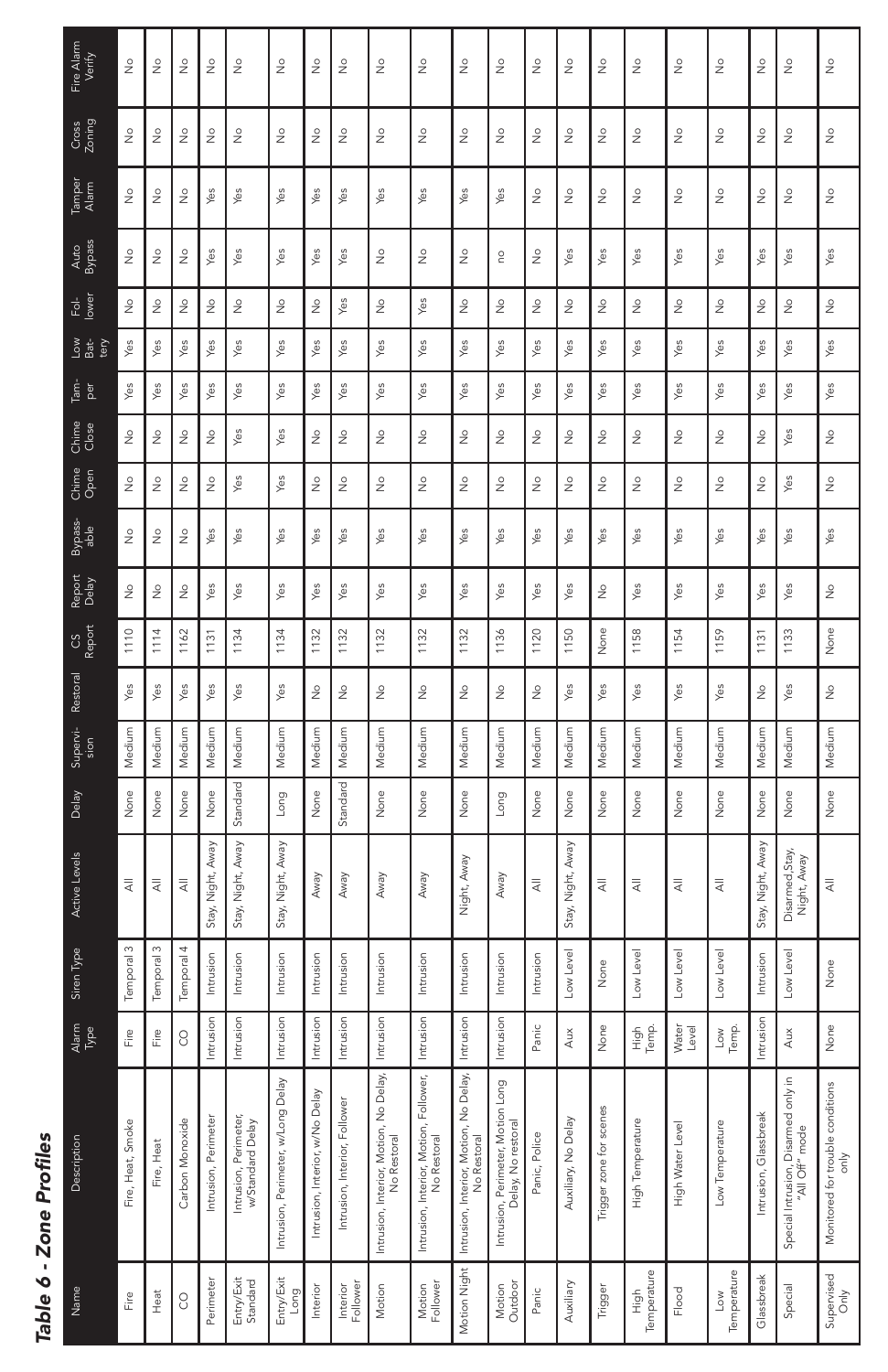## Table 7 - Alarm Conditions

| Condition              | Reporting Code | Offset             | Restoral   |
|------------------------|----------------|--------------------|------------|
| Medical Alarm          | 100            | See Device Offsets | If Enabled |
| Auxiliary              | 101            | See Device Offsets | If Enabled |
| Fire Alarm             | 110            | See Device Offsets | If Enabled |
| Fire Panic Alarm       | 115            | See Device Offsets | If Enabled |
| Police Panic           | 120            | See Device Offsets | If Fnabled |
| Duress Alarm           | 121            | See Device Offsets | If Enabled |
| <b>Emergency Alarm</b> | 122            | See Device Offsets | If Enabled |
| Intrusion Alarm        | 130            | See Device Offsets | If Fnabled |
| Perimeter Alarm        | 131            | See Device Offsets | If Fnabled |
| Interior Alarm         | 132            | See Device Offsets | If Enabled |
| Interior 24-Hour Alarm | 133            | See Device Offsets | If Fnabled |
| Entry/Exit Alarm       | 134            | See Device Offsets | If Enabled |
| Outdoor Burg Alarm     | 136            | See Device Offsets | If Fnabled |
| Panel Tamper Alarm     | 137            | See Device Offsets | If Enabled |
| Zone Tamper Alarm      | 144            | See Device Offsets | If Enabled |
| 24-Hour Non-Burg Alarm | 150            | See Device Offsets | If Enabled |
| Water Level Alarm      | 154            | See Device Offsets | If Enabled |
| High Temperature Alarm | 158            | See Device Offsets | If Fnabled |
| Freeze Alarm           | 159            | See Device Offsets | If Enabled |
| Carbon Monoxide Alarm  | 162            | See Device Offsets | If Enabled |

# Table 8 - Zone Trouble

| Condition                        | Reporting Code | Offset             | Restoral |
|----------------------------------|----------------|--------------------|----------|
| Zone Sequence Number out of Sync | 370            | See Device Offsets | Yes      |
| Swinger Bypass                   | 377            | See Device Offsets | Yes      |
| Cross Zone Fault                 | 378            | See Device Offsets | Yes      |
| Zone Supervisory Failure         | 381            | See Device Offsets | Yes      |
| Zone Tamper                      | 383            | See Device Offsets | Yes      |
| Zone Low Battery                 | 384            | See Device Offsets | Yes      |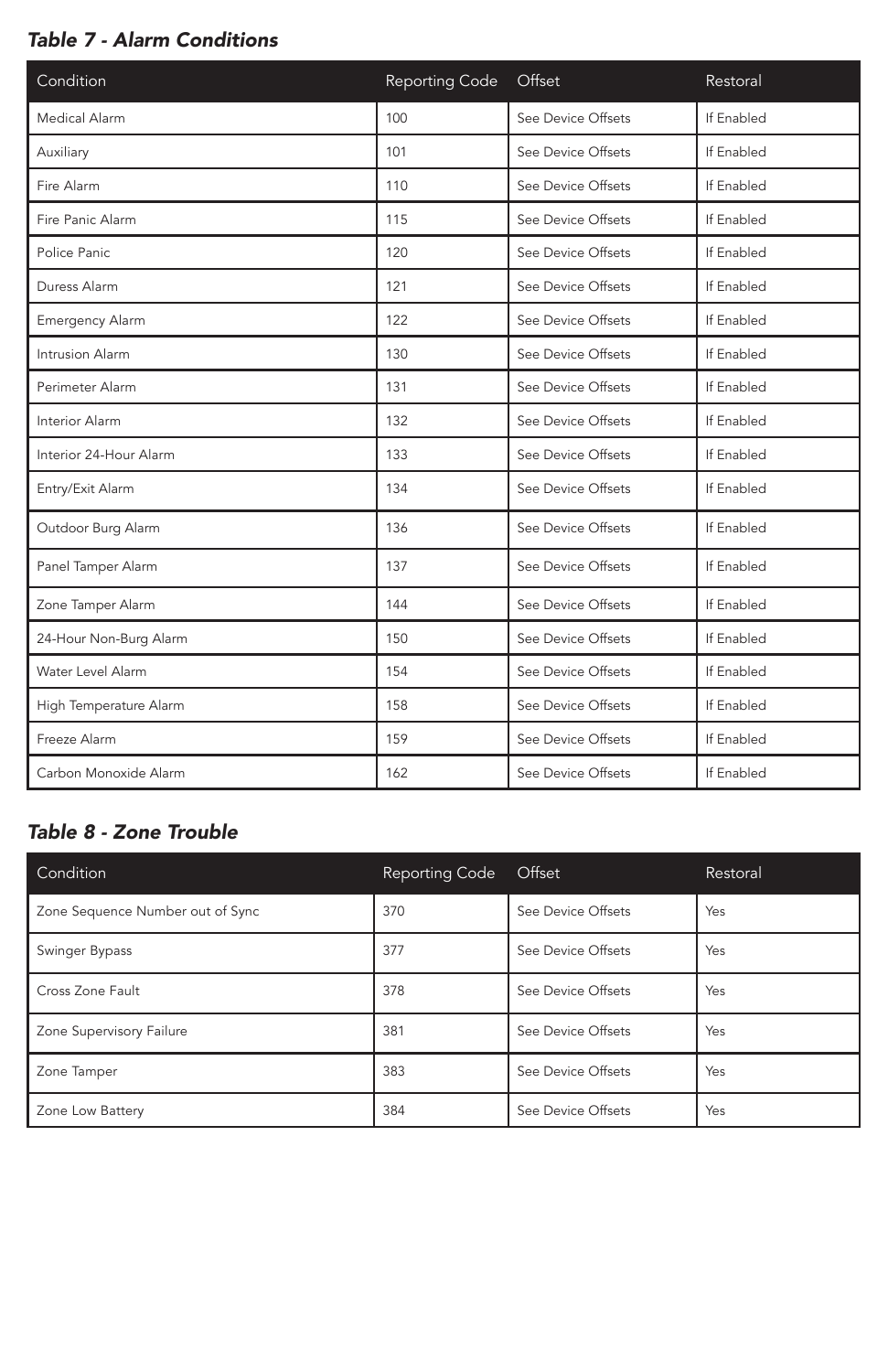#### Table 9 - System Trouble

| Condition                                | <b>Reporting Code</b> | Offset             | Restoral |
|------------------------------------------|-----------------------|--------------------|----------|
| Panel Tamper                             | 316                   | N/A                | Yes      |
| Wireless Siren Trouble                   | 320                   | See Device Offsets | Yes      |
| Bluetooth® Device Supervisory Failure    | 330                   | See Device Offsets | Yes      |
| PINpad Trouble                           | 330                   | See Device Offsets | Yes      |
| Interface Module Failure                 | 333                   | See Device Offsets | Yes      |
| <b>Bluetooth Device Low Battery</b>      | 338                   | See Device Offsets | Yes      |
| Central Station Communication Trouble    | 350                   | N/A                | Yes      |
| Interactive Server Communication Trouble | 356                   | N/A                | Yes      |

## Table 10 - System Power

| Condition             | <b>Reporting Code</b> | Offset | Restoral |
|-----------------------|-----------------------|--------|----------|
| Panel AC Failure      | 301                   | N/A    | Yes      |
| Panel Low Battery     | 302                   | N/A    | Yes      |
| Panel Shut Down       | 308                   | N/A    | Yes      |
| Panel Battery Missing | 311                   | N/A    | Yes      |

# Table 11 - Open/Closing

| Condition           | <b>Reporting Code</b> | Offset             | Restoral |
|---------------------|-----------------------|--------------------|----------|
| Opening Away        | 400                   | See Device Offsets | N/A      |
| Closing Away        | 400                   | See Device Offsets | N/A      |
| Opening Stay        | 441                   | See Device Offsets | N/A      |
| Closing Stay        | 441                   | See Device Offsets | N/A      |
| Cancel Alarm        | 406                   | See Device Offsets | N/A      |
| Fail to Open*       | 453                   | See Device Offsets | N/A      |
| Fail to Close*      | 454                   | See Device Offsets | N/A      |
| Partial Closing     | 456                   | See Device Offsets | N/A      |
| Exit Error          | 457                   | See Device Offsets | N/A      |
| <b>Recent Close</b> | 459                   | See Device Offsets | N/A      |

# Table 12 - Zone Bypass

| Condition   | Reporting Code | Offset             | Restoral |
|-------------|----------------|--------------------|----------|
| Zone Bypass | 570            | See Device Offsets | Yes      |